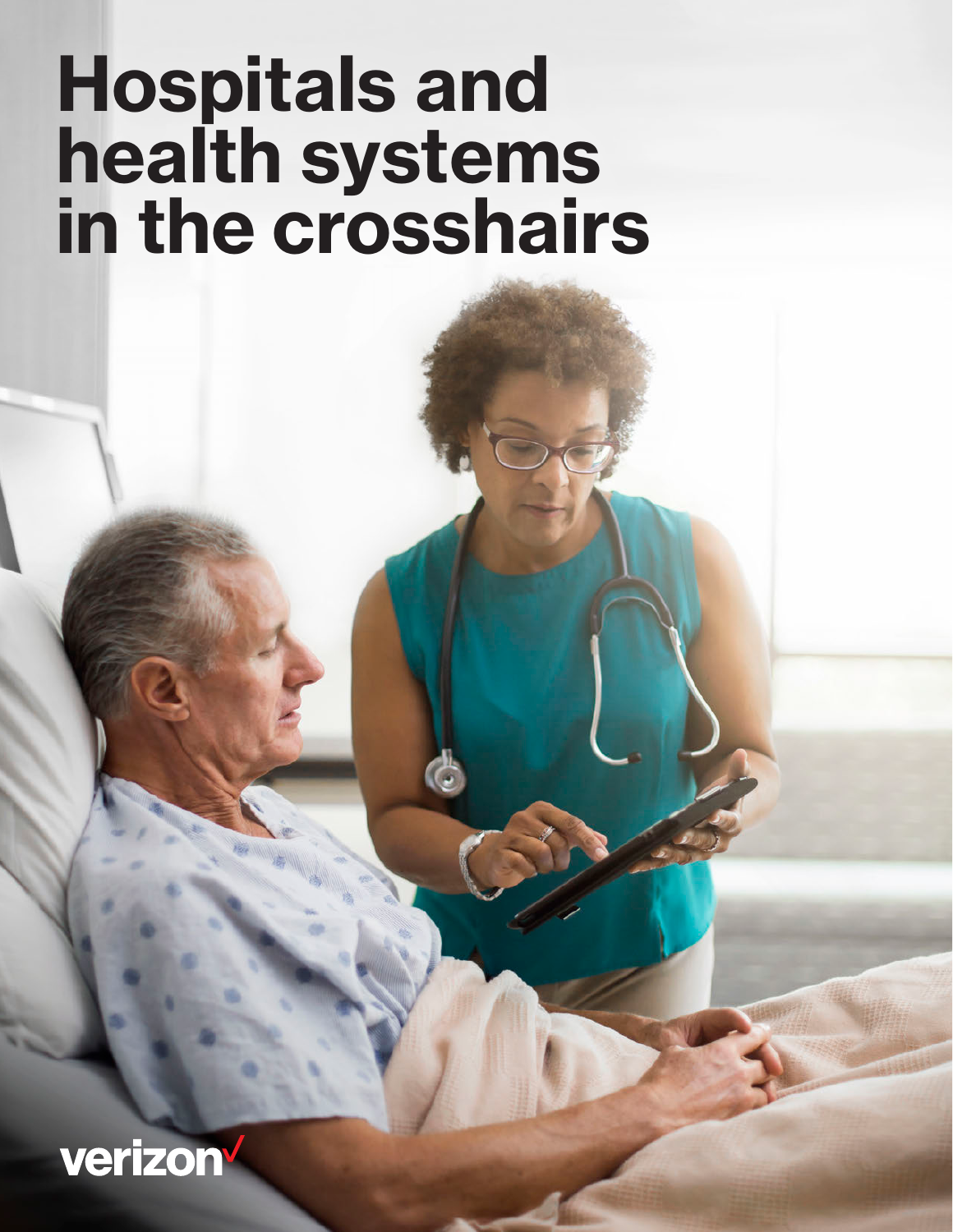## **Ransomware attacks threaten healthcare, but effective cybersecurity can mitigate the risk**

### **The healthcare cyberattack landscape**

The healthcare industry has been hit hard during the COVID-19 pandemic, and not just by health-related challenges. Cybersecurity attacks also have increased, with bad actors taking advantage of the uncertain environment, increased remote work and spiking care needs, and creating expensive and logistically difficult problems for hospitals and health systems.

Healthcare breaches totaled 599 in 2020, an increase of 55.1%<sup>1</sup> from the prior year, and they topped 550 again in 2021 as bad actors took advantage of employee distractions, such as working from home while caring for children and concerns about job security, says David Grady, chief cybersecurity evangelist with Verizon Business Group. These factors made people more vulnerable to clicking on unsafe links, and healthcare industry attacks in 2020 were nearly on par with other industries, such as the financial sector.

Ransomware attacks, where cyberattackers demand a ransom to restore access to files or networks, are increasing as well a trend that is likely to continue this year.<sup>2</sup> In 2020, 560 healthcare organizations fell victim to ransomware attacks,<sup>3</sup> and a 2021 worldwide survey of healthcare and public health organizations found 34% were hit by ransomware in the past year.<sup>4</sup>

More recently, a new dimension to ransomware attacks has emerged, with hackers not only encrypting data and making it impossible to access, but also stealing it. They demand an initial ransom to unlock the data, so the healthcare organization can use it, and then demand a second ransom in exchange for not publicizing or selling it on the dark web.

There has also been an increase in demand for payment to avoid a distributed denial of service attack, which is when a bad actor overwhelms an organization's IT systems and servers with a tidal wave of requests that can knock it offline.

It may seem surprising that cybercriminals would target hospitals and other healthcare entities, and this belief can lead to a false sense of security. As a result, many organizations are inadequately protected against ransomware, which typically infects machines via:<sup>5</sup>



Phishing emails with a malicious attachment.

A user clicking on a malicious link.

A user viewing an advertisement containing malware.

Healthcare organizations may think they will be spared from these types of attacks because they do meaningful and compassionate work, but that is wishful thinking, Grady says, noting, "The bad guys are heartless and see healthcare organizations as an easy target." They focus on organizations they view as vulnerable, or as very likely to pay a ransom because it is essential to resume operations as quickly as possible. In addition, health data has a high value in black markets online.<sup>6</sup>

## **Financial impact**

Healthcare organizations can face significant financial consequences after an attack. The average ransomware payment for healthcare and public health sectors is \$131,000. When including the costs of downtime, worker hours, device costs, networks and lost opportunity, the total expenditure can reach up to \$1.27 million.4

Ransomware attacks specifically cost healthcare organizations \$20.8 billion in downtime in 2020,3 and 10% of data breaches over the past 12 months started with ransomware and led to extortion and operational downtime.7

In October 2020, a ransomware attack on one university health network delayed patient care and cost the health system more than \$63 million in lost revenue and resulting increased expenses, even though the network chose not to pay the ransom. The attack affected computers and patient medical records in six hospitals, and patients, including those with cancer, experienced delays in treatment.<sup>8</sup>

## **Disruption to care**

Care disruptions are common with ransomware as well as other cyberattacks and can result from:9

- Stolen, leaked or encrypted medical records or other data needed for normal operations.10
- Damage or loss of service to medical devices or other critical systems.
- Closure of departments and entire hospitals.
- Diversion of patients to other hospitals.<sup>6</sup>
- Delay or cancellation of critical primary care and treatment.
- Effects on secondary care, such as obtaining medical results.

These disruptions could lead to dire consequences. In a survey of 597 health delivery organizations,<sup>11</sup> 71% of respondents said a successful cyberattack resulted in longer lengths of stay for patients, and about the same percentage said ransomware attacks created delays in medical procedures and tests that resulted in poor outcomes for patients.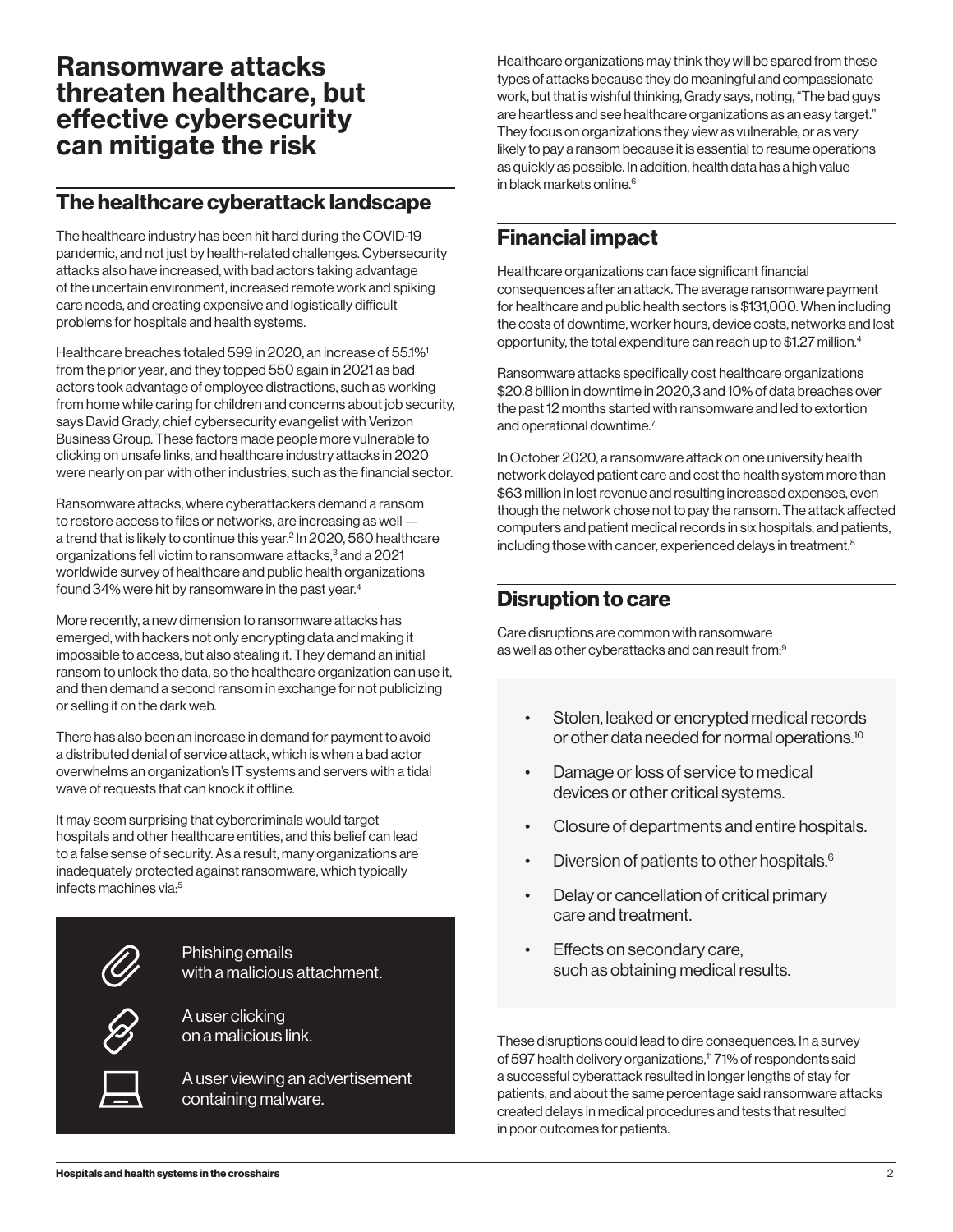Meanwhile, 36% of respondents saw an increase in complications from medical procedures following a ransomware attack, and about a fifth said cyberattacks had increased patients' mortality rate.

Disruption of care can also leave organizations exposed to longerterm repercussions, including lawsuits. In Alabama, a lawsuit has been brought against a hospital, alleging that care shortfalls linked to a ransomware attack led to a severe brain injury and subsequent death of a newborn.<sup>12</sup>

#### **Protecting your organization**

Attacks on healthcare systems continue to make headlines, but there is often a disconnect between concerns about cyberattack risks and the commitment to invest in protective measures.

An April 2021 HIMSS survey of IT leaders in US healthcare found nearly half identified cybersecurity, hackers and malware as their top technology concerns.13 Meanwhile, just 9% were completely comfortable with their current Wi-Fi infrastructure. But despite these concerns, recent research from CyberMDX and Philips shows most hospitals fail to identify cybersecurity as an investment priority.10

Annual IT budgets for midsize hospitals averaged \$3.5 million, and for large hospitals the average was \$3.1 million.10 But annual internet of things and medical device cybersecurity spending averaged \$293,000 for midsize hospitals and \$329,000 for large hospitals.10

Hospitals and health systems that recognize the risk of ransomware and want to defend themselves should create a cybersecurity program with some of the best practices that will better protect them.14

**Risk identification:** Healthcare organizations should make use of publicly available intelligence, such as cyberthreat intelligence feeds, to learn about device vulnerabilities and early indications that a ransomware or malware attack might be imminent. Advanced analytics and user and entity behavior patterns can also help uncover unknown threats. It's important to perform recurring cybersecurity assessments and penetration testing, and to fix any vulnerabilities identified.

**Protection and preparation:** Healthcare organizations must prepare for worst-case scenarios. Data should be backed up daily to a secure location. Employee training and simulated attacks are key to ensuring everyone is aware of the danger signals of ransomware, malware and suspicious emails. Meanwhile, organizations should implement multifactor authentication for remote access to OT and IT networks, strong spam filters to block phishing emails, filters for network traffic, regular software updates, and regular network scans by antivirus and anti-malwareprograms.<sup>4</sup> Protection against DDoS threats will also become more important, as this type of attack is expected to increase.

**Detection:** All devices and system users that connect to the network, as well as their network access methodologies, should be discovered and documented, and organizations should maintain an up-to-date list of all authorized devices. There also has been a recent advance in "deception as a service," which involves setting up a dummy copy of an organization's systems to fool hackers into thinking they are attacking the right target. This gives the security team insight into an attack underway so they can contain it and better protect their systems. Finally, healthcare organizations should be able to detect unauthorized exfiltration or removal of data, which could mean an attack is starting.

**A response plan:** "You don't want to decide how you're going to respond to a ransomware attack when you're in the middle of one," Grady warns. Organizations should decide what course of action they will take well before an attack happens and should prepare for worst-case scenarios. This includes determining whether they will budget to pay the ransom and developing a plan to recover systems and data by using retrieved backup data storage. They will also need a process for post-incident analysis.

In addition to those four components, CyberMDX and Philips found approximately 3 in 4 have considered wireless router upgrades, and close to half are planning to migrate to 5G service.13 Along with better data security, they're looking at how they can use the network to enhance the clinical experience, streamline operations and get better data faster.

**"You don't want to decide how you're going to respond to a ransomware attack when you're in the middle of one."**

**David Grady, chief cybersecurity evangelist with Verizon Business Group**

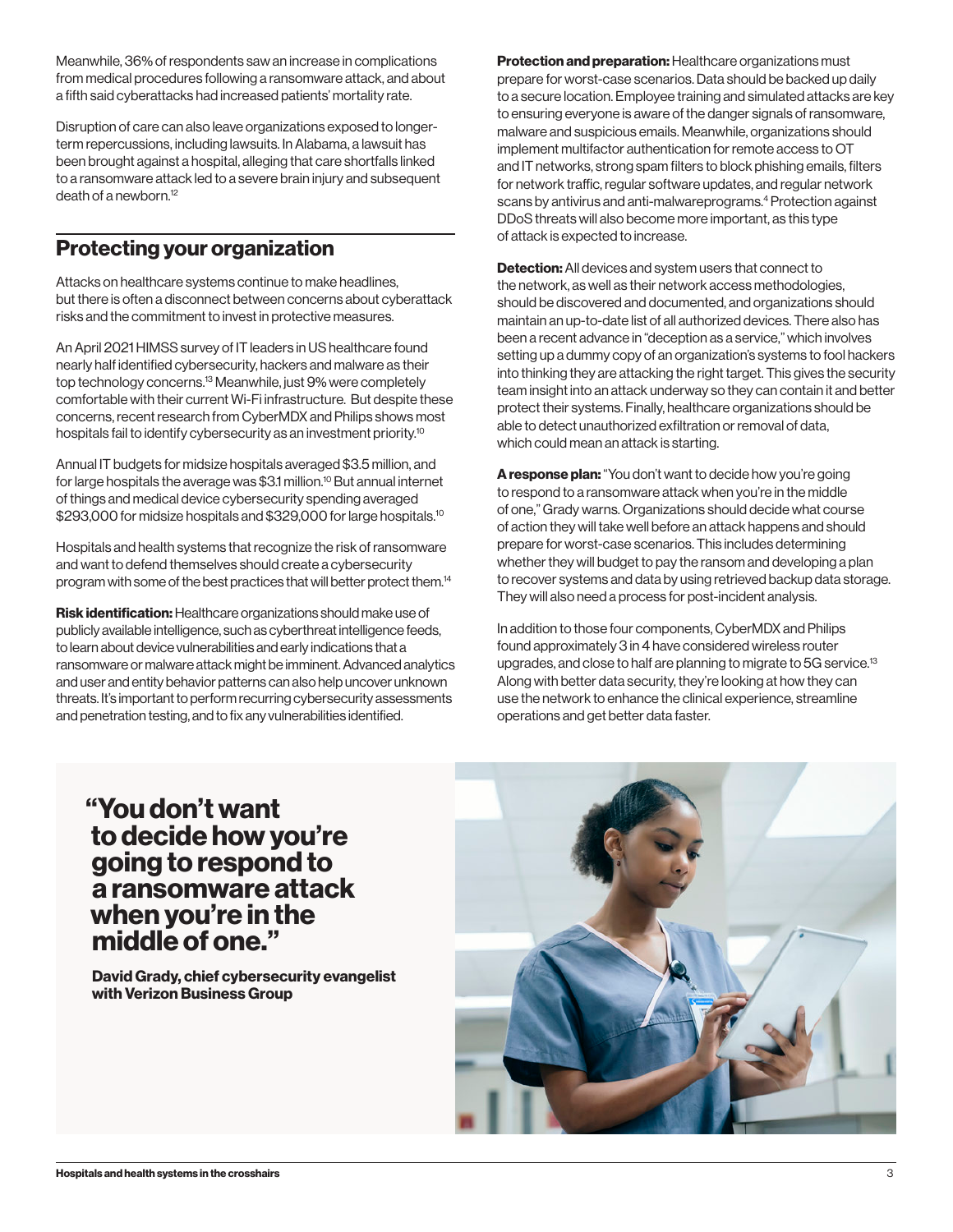### **Achieving effective cybersecurity**

Getting cybersecurity right can be a daunting task for hospitals and health systems, especially now that many organizations have seen a reduction in revenue, as well as staff burnout, due to the pandemic. This often means that security resources and capabilities are reduced or underfunded. Even before the pandemic, more than one-third of healthcare organizations eased their cybersecurity burden by working with partners, and nearly 25% prefer to implement or manage their networks through a fully managed service.13 Working with a partner that can provide specialized services, threat intelligence, deception as a service, preparation and instant response planning can help an organization get more return on their security investment.

Whether your organization works with a reputable security partner or handles cybersecurity in-house, ensuring you have up-to-date knowledge, software and employee training will help you avoid costly, dangerous interruptions and provide the best, safest and most consistent patient care.



- 1. Mitchell, H. Healthcare data breaches up 55.1% in 2020, report finds. Becker's Hospital Review. Feb. 22, 2021. https://www.beckershospitalreview.com/cybersecurity/healthcaredata-breaches-up-55-1-in-2020-report-finds.html
- 2. McKeon, J. This year's largest healthcare data breaches. Health IT Security. Nov. 30, 2021. https://healthitsecurity.com/features/ this-years-largest-healthcare-data-breaches
- 3. Mitchell, H. Ransomware attacks cost healthcare orgs \$20.8B in 2020. Becker's Hospital Review. July 28, 2021. https://www.beckershospitalreview.com/cybersecurity/ransomwareattacks-cost-healthcare-orgs-20-8b-in-2020.html
- 4. Ransomware Trends 2021. HHS Cybersecurity Program. June 3, 2021.
- 5. Ransomware: In the healthcare sector. Center for Internet Security. https://www.cisecurity.org/blog/ransomware-in-the-healthcare-sector
- 6. McKeon, J. 39 ransomware groups targeted healthcare in the past 18 months. Health IT Security. Dec. 17, 2021. https://healthitsecurity.com/ news/39-ransomware-groups-targeted-healthcare-in-the-past-18 months
- 7. 2021 Verizon Data Breach Investigations Report.
- 8. Cutler, C. UVM Health Network continues to tally costs of ransomware attack. WCAX. June 17, 2021. https://www.wcax.com/2021/06/17/ uvm-health-network-continues-tally-costs-ransomware-attack/
- 9. Costis, A. Ransomware and targeted attacks in the healthcare sector. Security Boulevard. Sept. 23, 2021. https://securityboulevard.com/2021 /09/ransomware-and-targeted-attacks-in-the-healthcare-sector/
- 10. McKeon, J. 2021's top healthcare cybersecurity threats, what's coming in 2022. Health IT Security. Oct. 19, 2021. https://healthitsecurity.com/ features/2021s-top-healthcare-cybersecurity-threats-whats-comingin-2022
- 11. Bisson, D. Hospital ransomware attacks go beyond health care data. Security Intelligence. Nov. 24, 2021. https://securityintelligence.com/ articles/hospital-ransomware-health-care-data/
- 12. Collier, K. Baby died because of ransomware attack on hospital, suit says. NBC. Sept. 30, 2021. https://www.nbcnews.com/news/ baby-died-due-ransomware-attack-hospital-suit-claims-rcna2465
- 13. 5G in Healthcare. HIMSS/Verizon. June 2021.
- 14. The way forward: A guide to help prevent ransomware attacks and strengthen cybersecurity. Verizon.